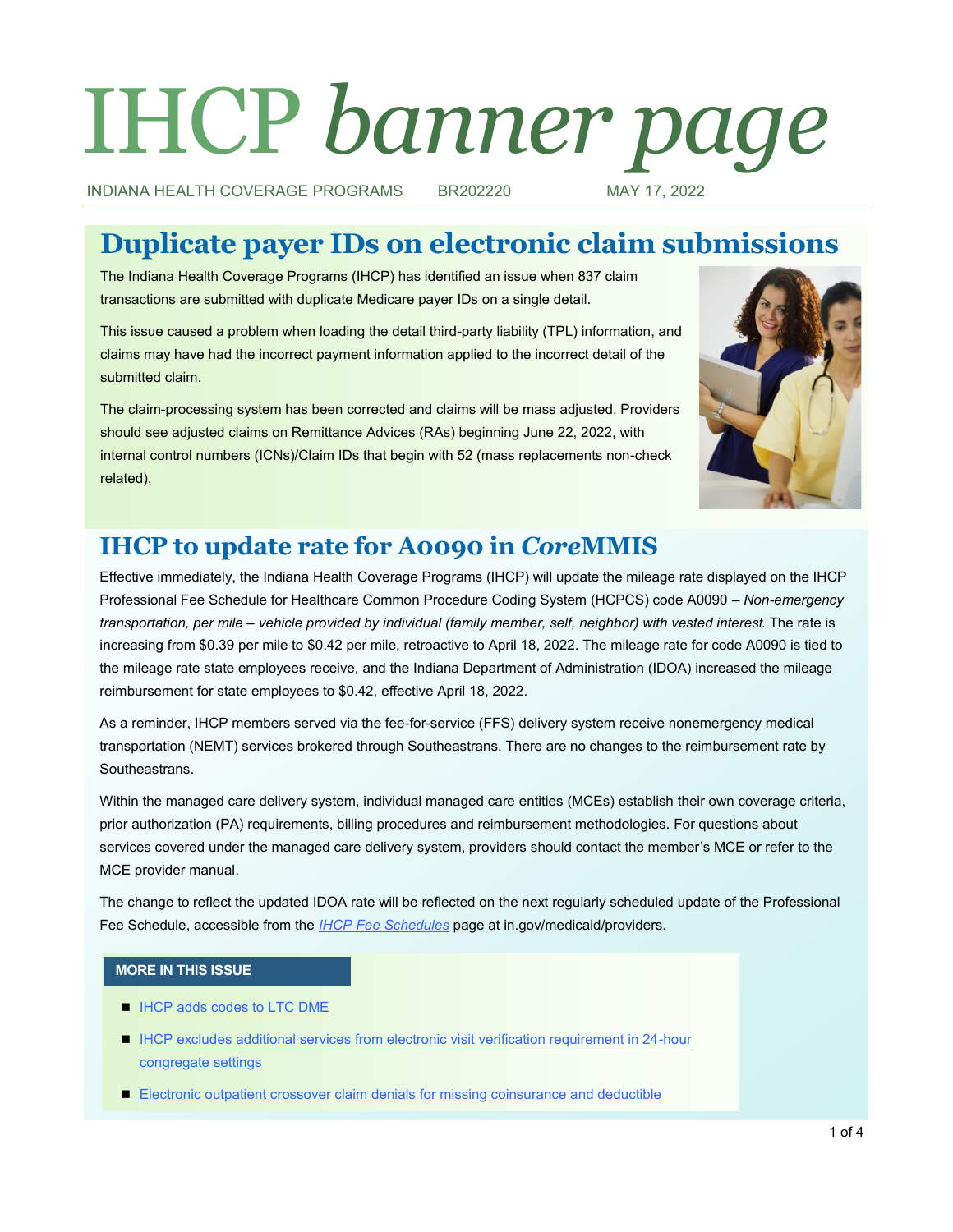# <span id="page-1-0"></span>**IHCP adds codes to LTC DME**

*Indiana Health Coverage Programs* (*IHCP) Bulletin [BT202227](http://provider.indianamedicaid.com/ihcp/Bulletins/BT202227.pdf)* announced new codes effective April 1, 2022. The IHCP has identified eight of these codes that are appropriate to be added to the durable medical equipment (DME) and supply codes included in the long-term care (LTC) facility per diem rate. Effective immediately and retroactive to dates of service (DOS) on or after April 1, 2022, the codes in Table 1 will not be separately reimbursable for LTC facility members.

This information will be reflected in the next regularly scheduled update of the *LTC DME Per Diem Table*, accessible from the *Long-[Term Care DME Per Diem Table](https://www.in.gov/medicaid/providers/business-transactions/billing-and-remittance/long-term-care-dme-per-diem-table/)* page at in.gov/medicaid/providers.

| <b>Description</b>                                                        |
|---------------------------------------------------------------------------|
| Supra SDRM, per square centimeter                                         |
| Suprathel, per square centimeter                                          |
| InnovaMatrix FS, per square centimeter                                    |
| Skin substitute. FDA cleared as a device, not otherwise specified         |
| Adjunctive continuous glucose monitor or receiver                         |
| Non-pneumatic compression controller without calibrated gradient pressure |
| Non-pneumatic sequential compression garment, full leg                    |
| Non-pneumatic sequential compression garment, half leg                    |
|                                                                           |

| Table 1 – DME and supply codes included in the LTC facility per diem rate |  |  |  |
|---------------------------------------------------------------------------|--|--|--|
|---------------------------------------------------------------------------|--|--|--|

### **IHCP excludes additional services from electronic visit verification requirement in 24-hour congregate settings**

Effective for dates of service on or after June 1, 2022, the Indiana Health Coverage Programs (IHCP) will no longer require electronic visit verification (EVV) records for the personal care waiver services listed in **[Table 2](#page-2-0)** when they are performed in a 24-hour congregate setting. Providers are instructed to use the HQ modifier to indicate that services are being performed in a 24-hour congregate setting. For additional services to which this exemption applies, see *IHCP Bulletin [BT202205](http://provider.indianamedicaid.com/ihcp/Bulletins/BT202205.pdf)*.



*continued*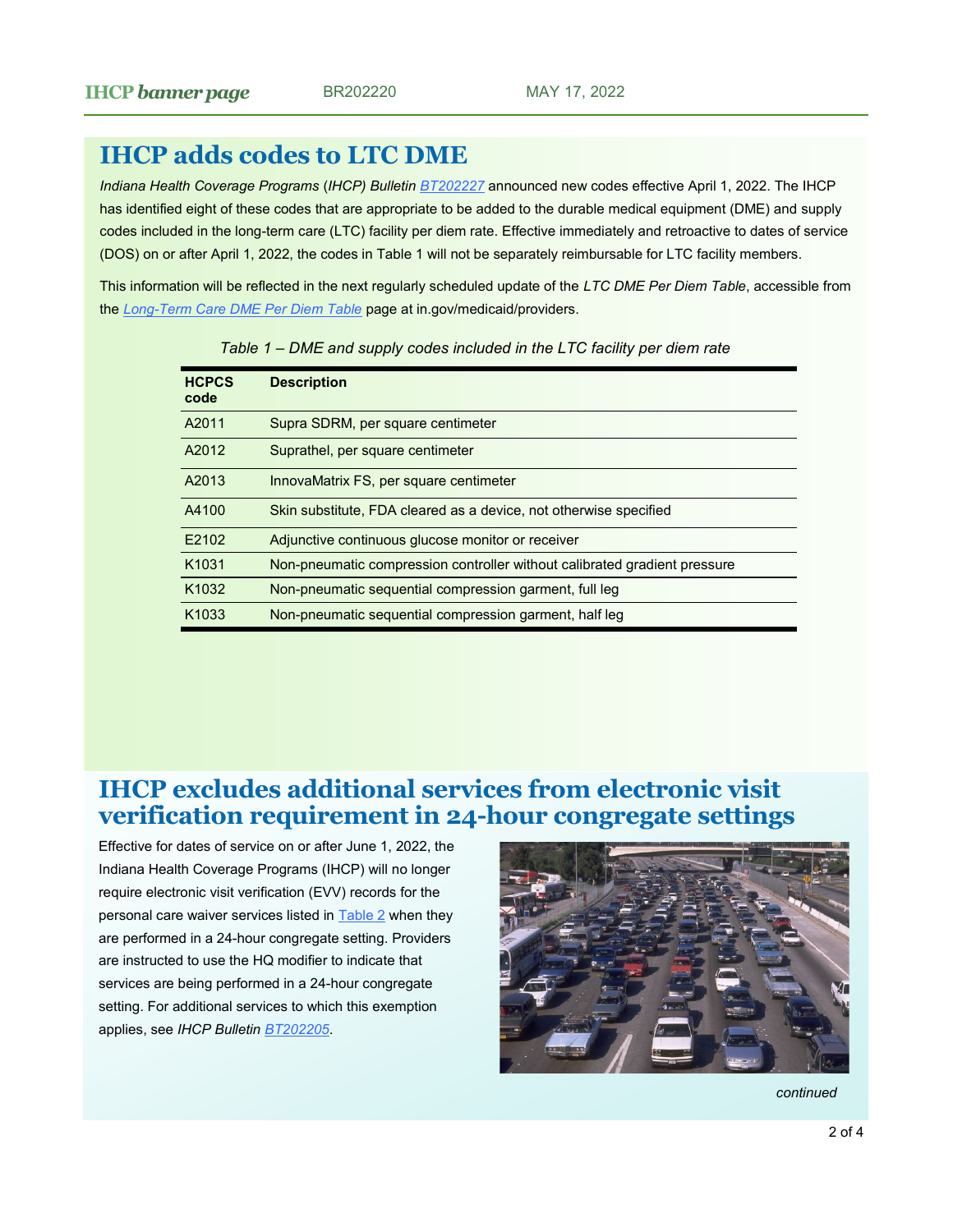minutes; Child Mental Health

**Wraparound** 

**Procedure code Modifier Modifier 1 2 Modifier 3 Modifier Description Unit 4** H0034 UB Medication training and support; per 15 minutes; Adult Mental Health Habilitation; individual setting 15 min H0034 UB HR Medication training and support; per 15 minutes; Adult Mental Health Habilitation; family/couple with member present 15 min H0034 UB HS Medication training and support; per 15 min 15 minutes; Adult Mental Health Habilitation; family/couple without member present H0034 UB U1 Medication training and support; per 15 minutes; Adult Mental Health Habilitation; group setting 15 min H0034 UB U1 HR Medication training and support; per 15 minutes; Adult Mental Health Habilitation; group setting, family/ couple with member present 15 min H0034 UB U1 HS Medication training and support; per 15 minutes; Adult Mental Health Habilitation; group setting, family/ couple without member present 15 min H2014 HA Skills training and development; per 15 minutes; Child Mental Health Wraparound 15 min H2014 UB CHE SKILLS TRAINING AND HEAD SKILLS TRAINING AND HEAD OF SKILLS TRAINING AND HEAD OF SKILLS TRAINING AND TRAINING AND TRAINING AND TRAINING AND HEAD OF SKILLS TRAINING AND TRAINING AND TRAINING AND TRAINING AND TR 15 minutes; Adult Mental Health Habilitation; individual setting 15 min H2014 UB HR Skills training and development; per 15 minutes; Adult Mental Health Habilitation; family/couple with member present 15 min H2014 UB HS Skills training and development; per 15 minutes; Adult Mental Health Habilitation; family/couple without member present 15 min S5150 UB Unskilled respite care; per 15 minutes; Adult Mental Health **Habilitation** 15 min T1005 HA Respite care services; per 15 15 min

<span id="page-2-0"></span>*Table 2 – Services where EVV records are no longer required during a 24-hour congregate setting*